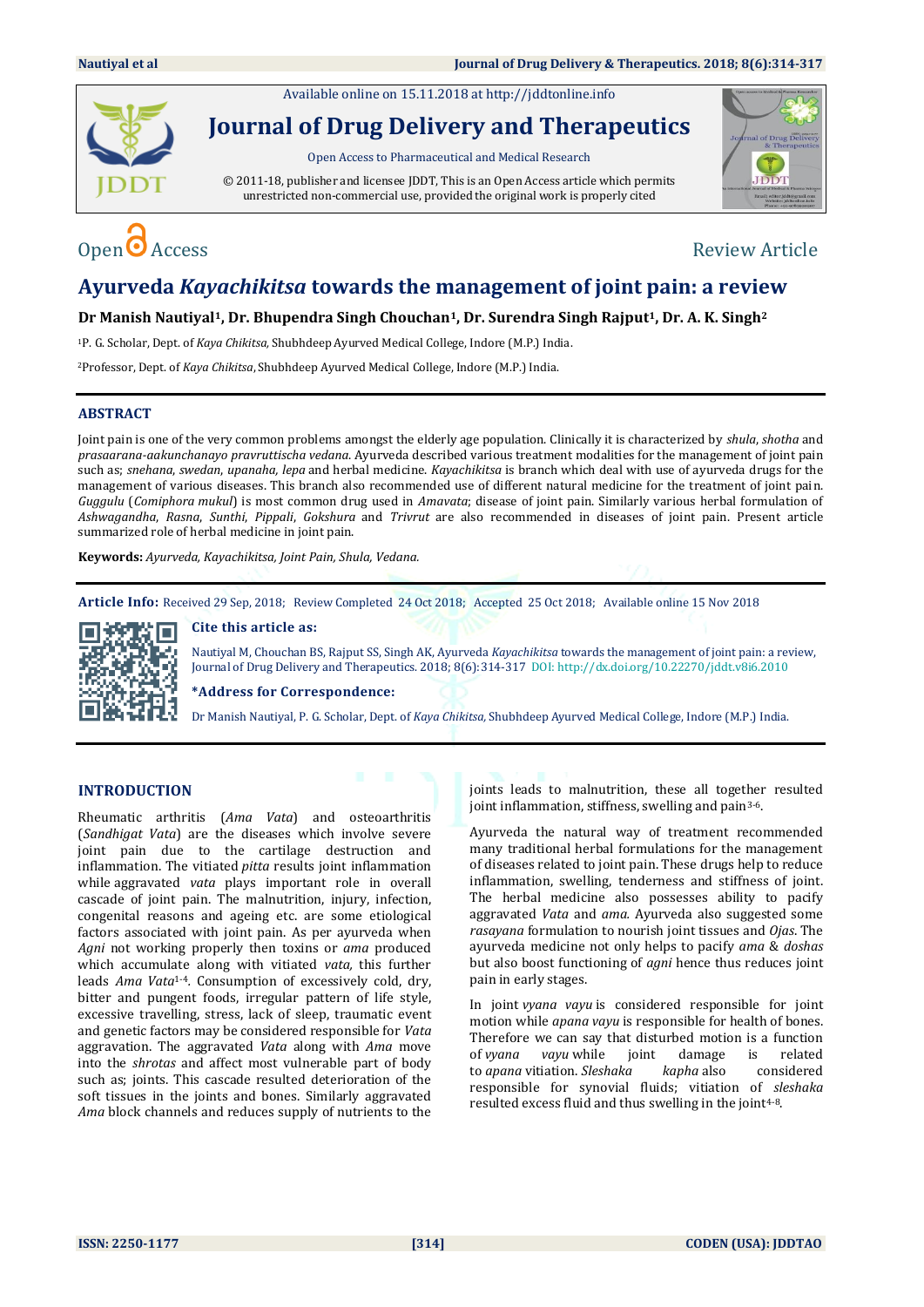### **Samprapti**



### **CHIKITSA OF JOINT PAIN AS PER AYURVEDA**

The basic line of treatment involves balancing of vitiated factors such as; normalizing *agni*, *ama* and *vata.* Herbs which possess analgesics and anti-inflammatory properties are used most commonly in the management of diseases related to joint pain5-7. The basic line of treatment for diseases related to joint pain such as; *amavata* includes *langhanam, swedanam, tiktam, deepana, katu* drugs and sodhana procedure<sup>7-10</sup>:

- Formulation such as *Rasnasaptaka kashayam*, *[Maharasnadi](http://35.200.164.191/maharasnadi-kashayam-100-tablets.html) kashayam, [Dhanwantara](https://store.nirogam.com/products/avn-dhanwanataram-kashayam-100-tablets?variant=51111169493) [kashayam](https://store.nirogam.com/products/avn-dhanwanataram-kashayam-100-tablets?variant=51111169493)* and *Sahacharadi kashayam* offers beneficial effect in joint pain.
- *[Ksheera](https://store.nirogam.com/pages/search-results-1?query=Ksheerabala%20Oil) bala taila, Narayana taila, Gandha taila* and *Maha [narayana](https://store.nirogam.com/products/mahanarayana-oil-200-ml?variant=3202488565781) taila* offers lubrication of joints and strengthening of cartilage, muscles, ligaments and bones.
- *Niruha* (decoction-based) *vastis* are recommended; herbal medicines *dashmoola* and *guduchi* commonly employed in *niruha vastis* which offer beneficial effect in joint pain.





### **Herbs/formulation helps in joint pain:**

- *Castor Oil*
- *Gugguls*
- *Guduchi*
- *Nirgundi*
- 
- *Turmeric*
- *Ashwagandha*
- *Shatavari*
- *Triphala Dashmool*
- 
- *Shallaki*
- *Eucalyptus*
- *Devadaru*

### *Castor Oil* **(***Eranda***,** *Ricinus communis***):**

Castor oil possesses astringent *rasa*, warm *virya* and pungent *vipaka,* it also offers purgative and analgesic action. It helps to normalize aggravated *pitta* and *kapha,* best for treating *vata* disease. Application of oils to the painful joints helps to aggravate inflammatory diseases.

### *Guggul* **(***Commiphora mukul***)**:

*Guggul* possess anti-inflammatory, *dipana* and *pachana* properties therefore help to reduce *ama, vata* and *kapha. Guggul* also help to lose weight which decreases extra burden to joint thus reduces pain. It also offers antimicrobial and analgesic properties which help to achieve symptomatic relief in joint pain.

### *Guduchi* **(***Tinospora cordifolia***)**:

*Guduchi* pacifies all *doshas*, offers anti-inflammatory and analgesic effect. This herbs act as prophylactic antiinfective agent thus reduces chances of joint diseases associated with infections. *Guduchi* offers relief in joint pain associated with *pitta*-type arthritis.

### *Nirgundi (Vitex negundo):*

*Nirgundi* has a bitter, astringent and pungent *rasa* and warm *virya*. It is light and rough, best for the *kapha dosha* but also pacify *vata*. It offers anti-inflammatory and analgesic effect in arthritis, nerve pains and back pains.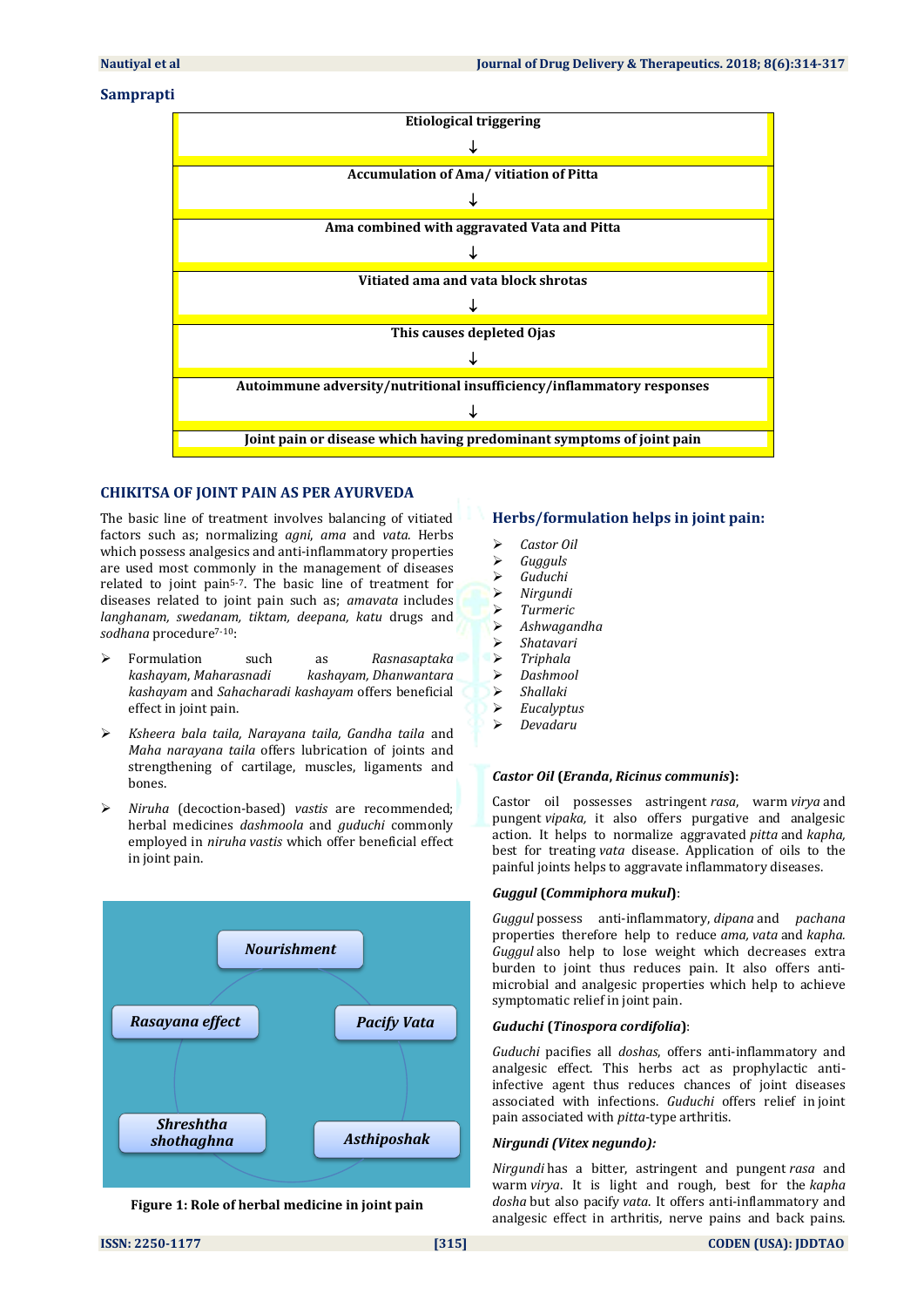*Nirgundi* is most common herbs used in joints; it reduces swelling, control inflammatory response, offers antioxidant properties and hot potency of *Nirgundi* boost joints and muscles.

### *Turmeric* **(***Curcuma longa***):**

*Turmeric* possesses bitter *rasa* and warm *virya;* it having light and rough quality. Turmeric acts as an antimicrobial and anti-inflammatory agent thus help to reduce pathogenesis and symptoms of joint pain. It inhibits production of prostaglandin thus calm down inflammatory cascade and also stimulates production of cortisol which relief arthritic symptoms.

### *Ashwagandha*

*Ashwagandha* has anti-inflammatory properties, help to calm *vata* and nourishes muscle and bone tissues. *Ashwagandha* possess adaptogen action and relief pain caused by the stiffening and constant stress of joints and muscles.

### *Shatavari*

*Shatavari* offer highly beneficial healing qualities and antiinflammatory properties which help to reduce symptoms of joint pain and enhance joint flexibility.

### *Triphala*

*Triphala* has anti-inflammatory (*hreshtha shothaghna*) effects and helps in healing process, it provides nutrients which strengthen bones and detoxify toxins (uric acid) which may cause inflammation. These all effect of *Triphala*

### **Nautiyal et al Journal of Drug Delivery & Therapeutics. 2018; 8(6):314-317**

provides great relief in gout, arthritis and other problems related to joint pain.

### *Licorice* **(***[Glycyrrhiza Glabra](https://allayurveda.com/shop/conscious-foods-licorice/)***):**

*Mulethi* or licorice offers beneficial effects in joint pain since it provides lubricating effect which supports joint tissues and improves flexibility. The reduction in joint pain is very significant during movement after the use of *Mulethi.*

### *Dashmool*

*Dashmool* is a combination of roots of various herbs including; *patala, gambhari, brihati* and *shalparni*. It offers effective anti-inflammatory response and treats *Vata Roga*. Its anti-oxidant, analgesic and sedative properties also help to achieve symptomatic relief in joint pain.

### *Shallaki*

*Shallaki* herb provides strength to joints, relieve joint pain, diminish swelling, increases mobility and pacify *dosha* which are responsible for joint disease.

### *Eucalyptus*

Eucalyptus oil offers relief in arthritis, the tannins present in plant material help to reduce swelling and stiffness of joints. The aroma of oil offers calming effects and relieves joints pain.

### *Devadaru*

It having *Shothahara* & *vedana sthapan* properties, therefore indicated in *jeerna sandhivata* & *Amavata*.

| Table 1: Some ayurveda formulation recommended in disease related to joint pain |  |  |  |  |  |
|---------------------------------------------------------------------------------|--|--|--|--|--|
|---------------------------------------------------------------------------------|--|--|--|--|--|

| S. No. | <b>Formulation</b>  | <b>Properties</b>                 |
|--------|---------------------|-----------------------------------|
|        | Punarnavadi guggulu | Shreshtha shothaghna, Asthiposhak |
|        | Shiva gutika        | Rasayana Guna                     |
|        | Dashamula gwath     | Shreshtha shothaghna              |
|        | Dashamula taila     | Alleviate vata                    |
|        | Punarnava mandoor   | Asthiposhak, osteoprotective      |

### **Role of medicine in joint pain pathogenesis:**

- Control deterioration of the cartilage and sub-chondral bone.
- Herbs help to pacify *Vata* and *Kapha doshas,* lessen *srotovarodha,* relieves pain, swelling, heaviness, stiffness and tenderness of joint.
- Use of *Tikta-Katu Aushadis* promotes *agni*, *srotoshodana*, reduces *kapha* and produces lightness in body.
- *Deepana* and *Pachana* medicines prevent formation of *ama* and nourish *dhatu*.
- $\triangleright$  Herbal medicine not only restores nutrition to diseased cartilage cells but also help to repair damage cartilage.
- $\triangleright$  Herbal drugs help to improve synovial fluid viscosity & concentration and strengthens bones; *brumhanam* effect.